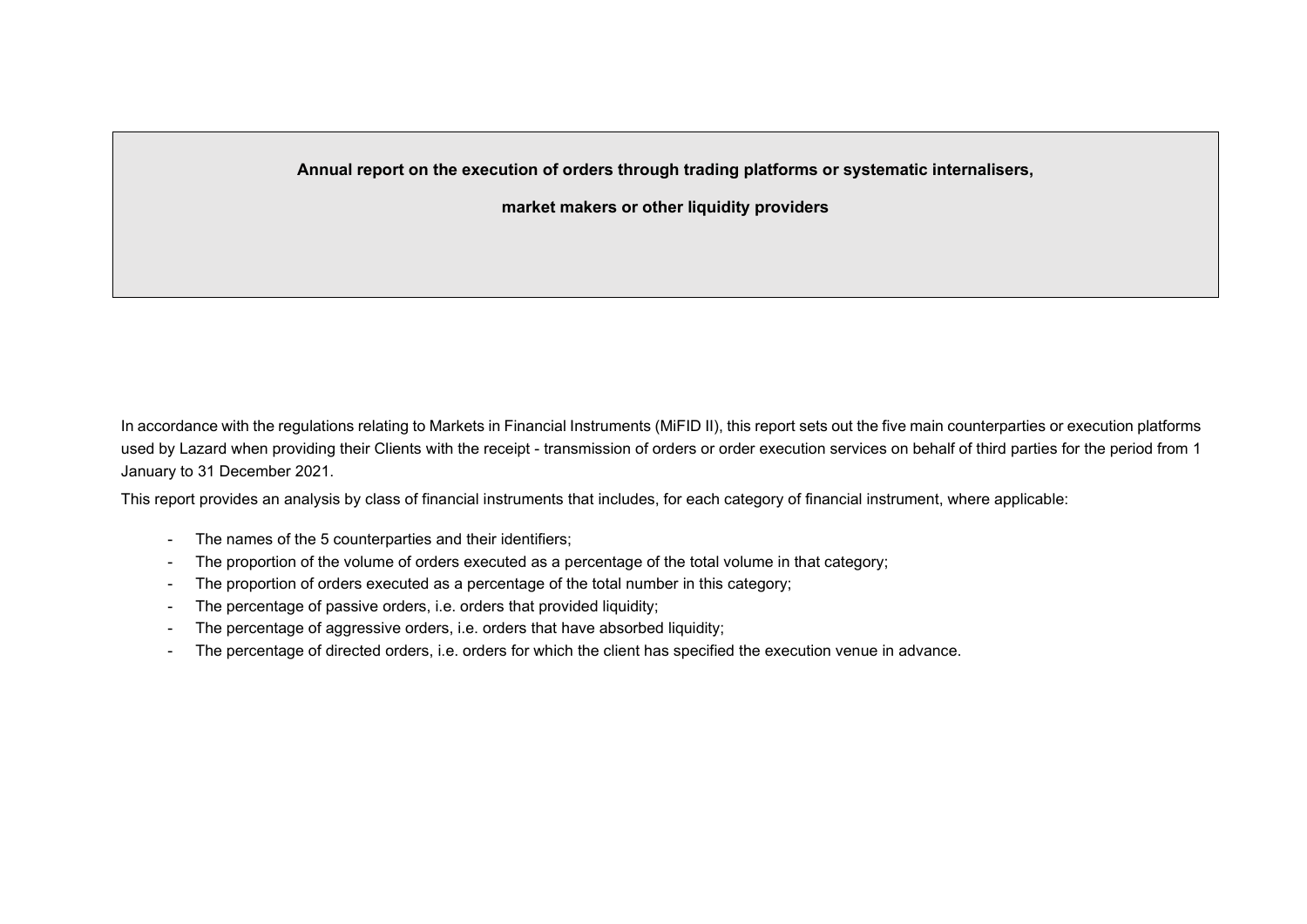#### **Qualitative Analysis applicable to all asset classes**

Client orders were executed through execution venues or systematic internalisers, market makers or other liquidity providers or entities performing similar functions in third countries.

Lazard Frères Gestion and Lazard Frères Banque have no close links with the platforms or counterparties used to execute orders. Similarly, no conflict of interest was identified during 2021.

The counterparties and brokers used are subject to prior authorisation by the Broker Committee of Compagnie Financière Lazard Frères, which includes representatives of Lazard Frères Gestion and Lazard Frères Banque. This Committee also monitors these entities. During 2021, some intermediaries were added and others were removed.

In the absence of specific instructions from a client, the total cost, likelihood of execution, speed of execution and settlement are the Best Execution factors that Lazard Frères Gestion and Lazard Frères Banque take into account to obtain the best possible result for their clients. For particularly large orders, Lazard Frères Gestion and Lazard Frères Banque prioritise the speed and probability of execution of the order.

Lazard Frères Gestion applies the same execution policy for its discretionary management and UCI management. Consequently, the global view is more relevant and representative of the selected intermediaries.

#### **1. Receipt and transmission of orders on behalf of third parties**

When providing the receipt and transmission of orders service or as part of a portfolio management or UCI management service, Lazard Frères Gestion used its trading capabilities to transmit for execution to other entities orders resulting from its own investment decisions on behalf of its clients or the UCIs it manages, on the one hand, and the orders transmitted to it by its clients, on the other.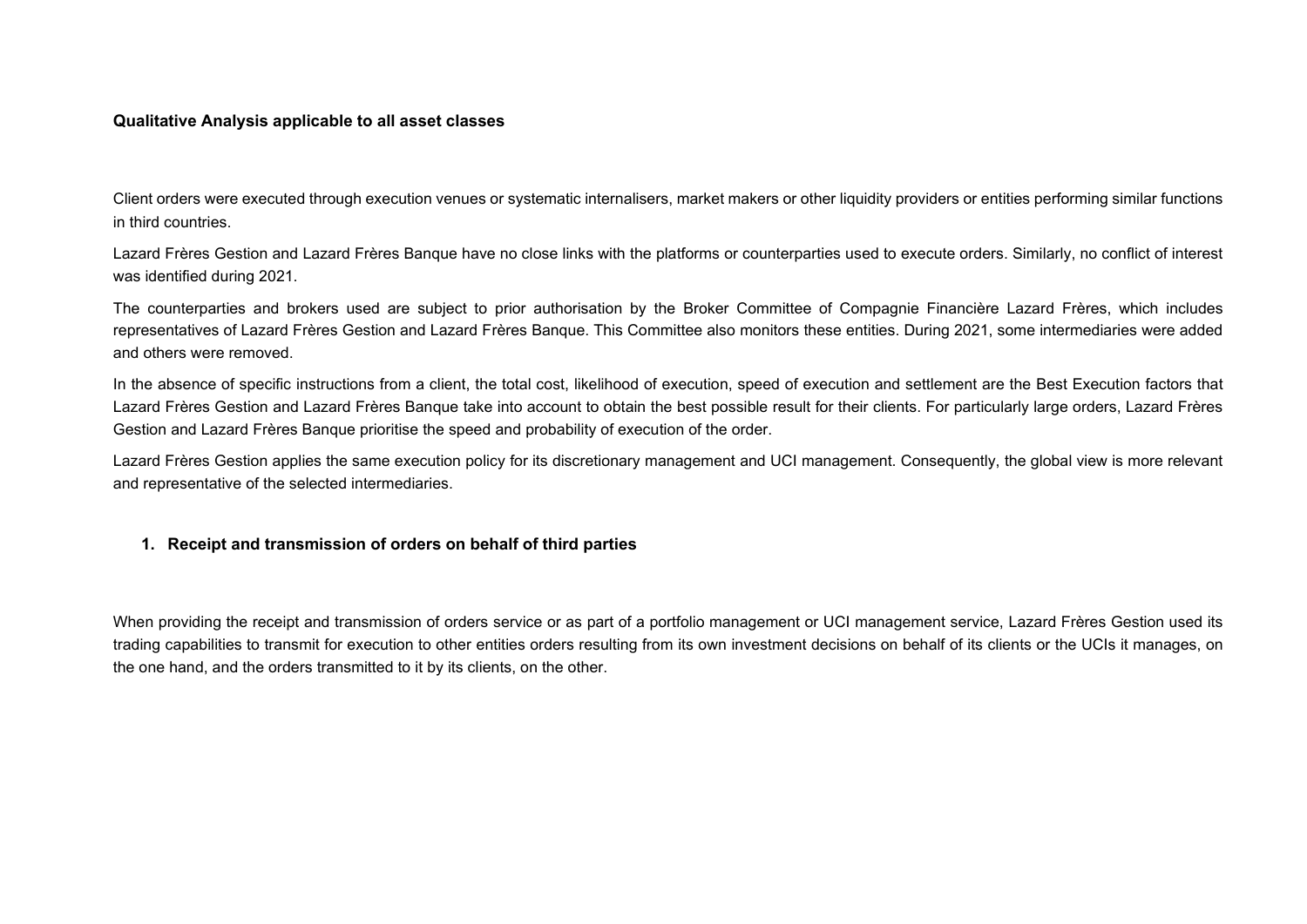Lazard's equity trading desk evaluates its counterparties based on three criteria:

- Execution, i.e. compliance with the instructions given by the desk, monitoring of orders, responsiveness in the event of fluctuations in the stock market price and monitoring of post-trade activities until the successful completion of the transaction.
- Liquidity, i.e. the ability of a broker to find liquidity in order to minimise the impact on the market price of a significant order or a "Small Cap". Particular interest is paid to this latter asset class.
- Market information, i.e. all the market information provided by a counterparty to the trading desk throughout the day (a summary each morning of preopening information and announcements on an ongoing basis that may have an impact on the securities managed by Lazard Frères Gestion).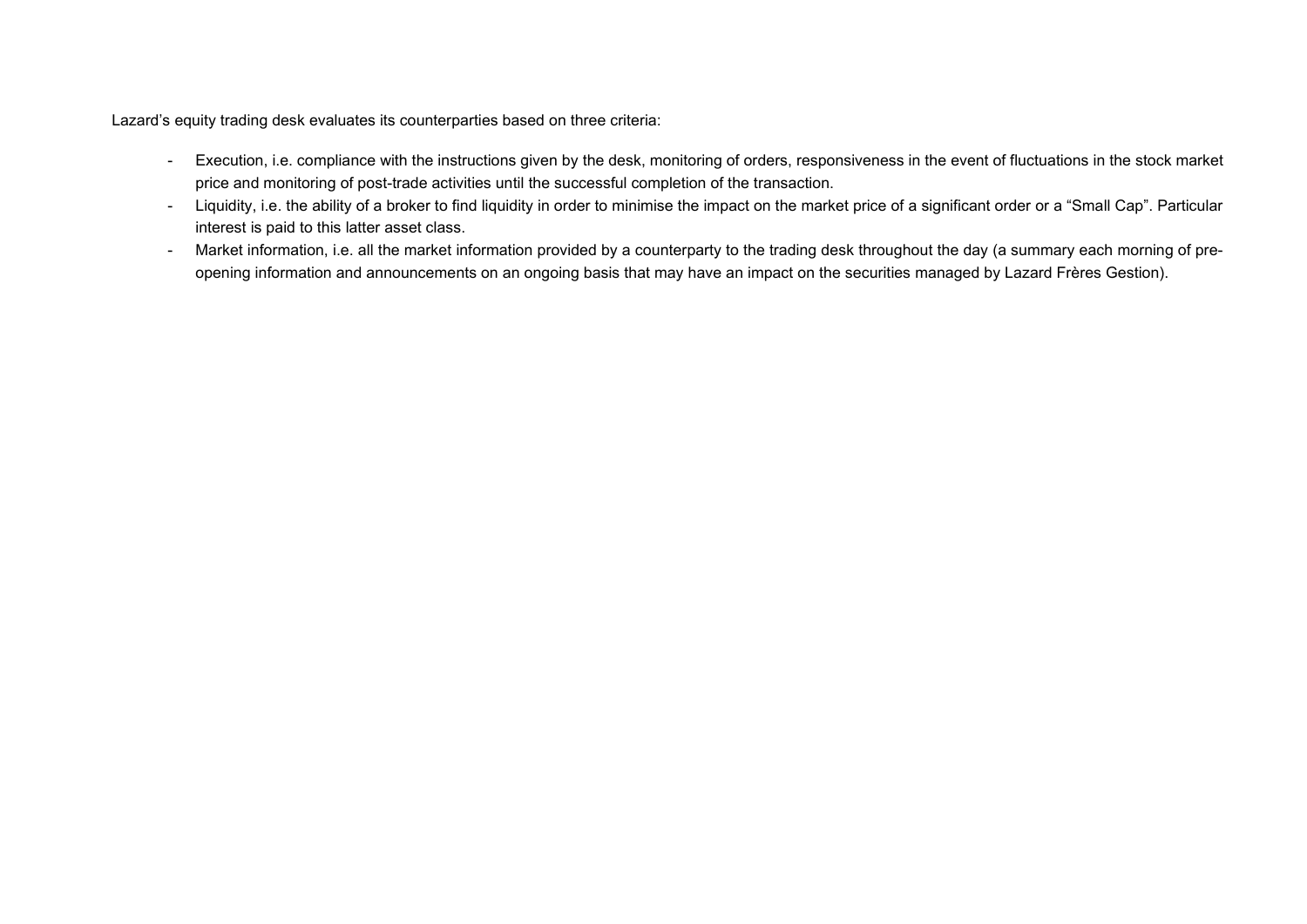• Equities

| Instrument category                                                     |                                                | T12 equities (from 0 to 79 transactions per day)                                                    |                                                                                                         |                                 |                                    |                                  |  |  |  |
|-------------------------------------------------------------------------|------------------------------------------------|-----------------------------------------------------------------------------------------------------|---------------------------------------------------------------------------------------------------------|---------------------------------|------------------------------------|----------------------------------|--|--|--|
|                                                                         | Indicate whether < 1 order executed on average | No                                                                                                  |                                                                                                         |                                 |                                    |                                  |  |  |  |
| per business day of the previous year                                   |                                                |                                                                                                     |                                                                                                         |                                 |                                    |                                  |  |  |  |
| <b>MAIN</b><br><b>COUNTERPARTI</b><br><b>ES</b>                         | LEI                                            | Proportion of<br>executed order<br>volume as a<br>percentage of total<br>volume in this<br>category | Proportion of<br>number of orders<br>executed as a<br>percentage of total<br>number in this<br>category | Percentage of<br>passive orders | Percentage of<br>aggressive orders | Percentage of<br>directed orders |  |  |  |
| <b>KEPLER</b><br><b>CHEUVREUX</b>                                       | 9695005EOZG9X8IRJD84                           | 19.33%                                                                                              | 21.72%                                                                                                  | 97.23%                          | 0.85%                              |                                  |  |  |  |
| <b>INSTINET</b><br><b>EUROPE</b><br><b>LIMITED</b>                      | 213800MXAKR2LA1VBM44                           | 12.04%                                                                                              | 10.95%                                                                                                  | 94.09%                          | 3.38%                              |                                  |  |  |  |
| <b>CREDIT SUISSE</b><br><b>SECURITIES</b><br>(EUROPE)<br><b>LIMITED</b> | DL6FFRRLF74S01HE2M14                           | 9.70%                                                                                               | 5.59%                                                                                                   | 94.21%                          |                                    |                                  |  |  |  |
| <b>UBS Limited</b>                                                      | REYPIEJN7XZHSUI0N355                           | 9.27%                                                                                               | 10.07%                                                                                                  | 87.61%                          |                                    |                                  |  |  |  |
| <b>SMBC NIKKO</b><br><b>CAPITAL</b><br><b>MARKETS</b><br><b>LIMITED</b> | G7WFA3G3MT5YHH8CHG81                           | 8.83%                                                                                               | 8.32%                                                                                                   | 100%                            |                                    |                                  |  |  |  |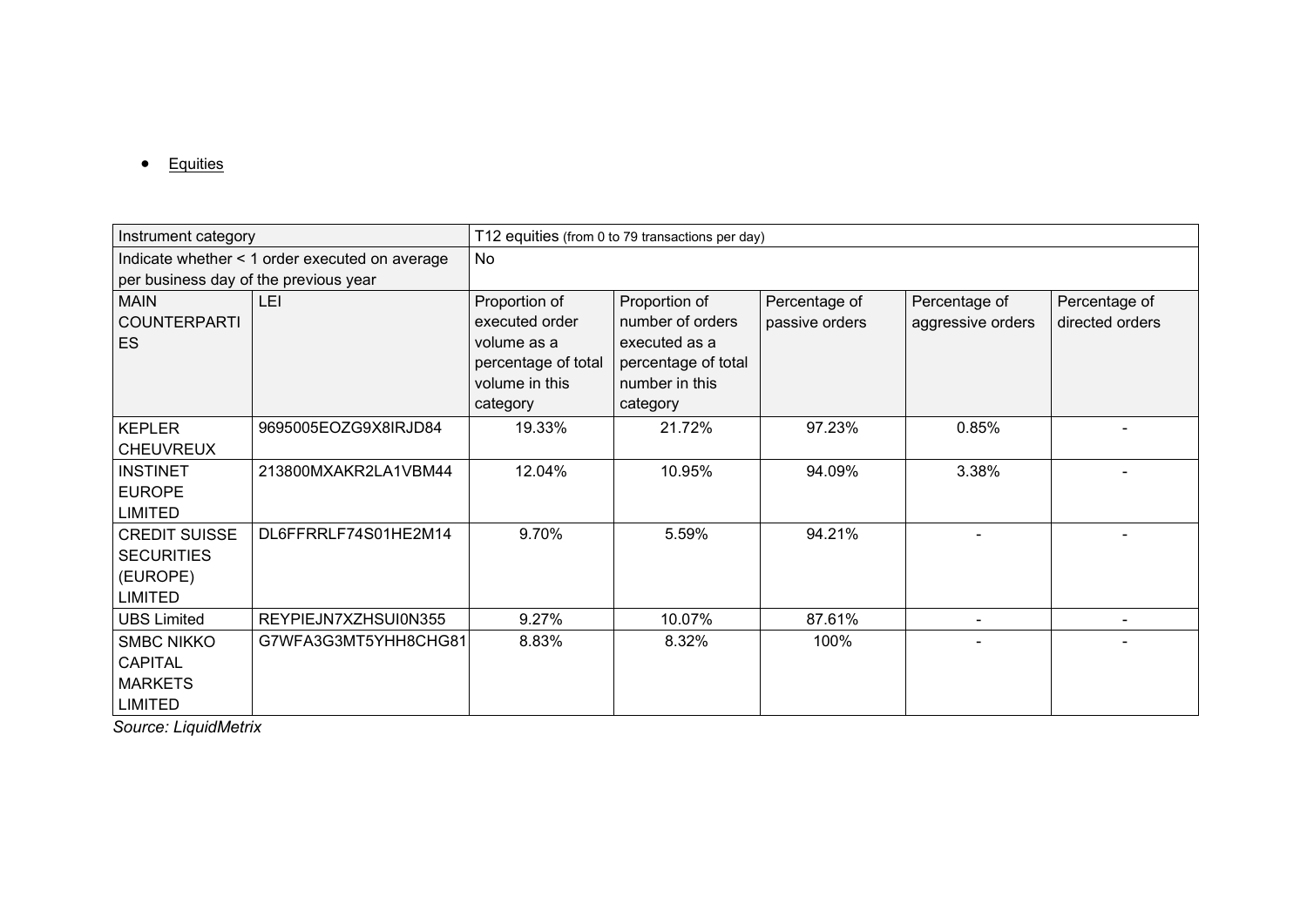| Instrument category                                          |                                                |                                                                                                     | T34 equities (from 80 to 1,999 transactions per day)                                                    |                                 |                                    |                                  |  |  |  |
|--------------------------------------------------------------|------------------------------------------------|-----------------------------------------------------------------------------------------------------|---------------------------------------------------------------------------------------------------------|---------------------------------|------------------------------------|----------------------------------|--|--|--|
|                                                              | Indicate whether < 1 order executed on average | No                                                                                                  |                                                                                                         |                                 |                                    |                                  |  |  |  |
| per business day of the previous year                        |                                                |                                                                                                     |                                                                                                         |                                 |                                    |                                  |  |  |  |
| <b>MAIN</b><br><b>COUNTERPARTI</b><br><b>ES</b>              | LEI                                            | Proportion of<br>executed order<br>volume as a<br>percentage of total<br>volume in this<br>category | Proportion of<br>number of orders<br>executed as a<br>percentage of total<br>number in this<br>category | Percentage of<br>passive orders | Percentage of<br>aggressive orders | Percentage of<br>directed orders |  |  |  |
| <b>KEPLER</b><br><b>CHEUVREUX</b>                            | 9695005 EOZG9X8IRJ D84                         | 12.99%                                                                                              | 17.49%                                                                                                  | 96.52%                          | 0.23%                              |                                  |  |  |  |
| <b>CARNEGIE</b><br><b>INVESTMENT</b><br><b>BANK ABI</b>      | 529900BR5NZNQZEVQ417                           | 10.71%                                                                                              | 6.17%                                                                                                   | 100%                            |                                    |                                  |  |  |  |
| <b>SKANDINAVISKA</b><br><b>ENSKILDA</b><br><b>BANKEN ABI</b> | F3JS33DEI6XQ4ZBPTN86                           | 8.51%                                                                                               | 5.17%                                                                                                   |                                 |                                    |                                  |  |  |  |
| <b>EXANE LIMITED</b>                                         | 213800SH9MTNZQJKP526                           | 7.15%                                                                                               | 7.51%                                                                                                   | 93.78%                          |                                    |                                  |  |  |  |
| <b>SOCIETE</b><br><b>GENERALE</b>                            | O2RNE8IBXP4R0TD8PU41                           | 5.93%                                                                                               | 12.25%                                                                                                  |                                 | 86.59%                             |                                  |  |  |  |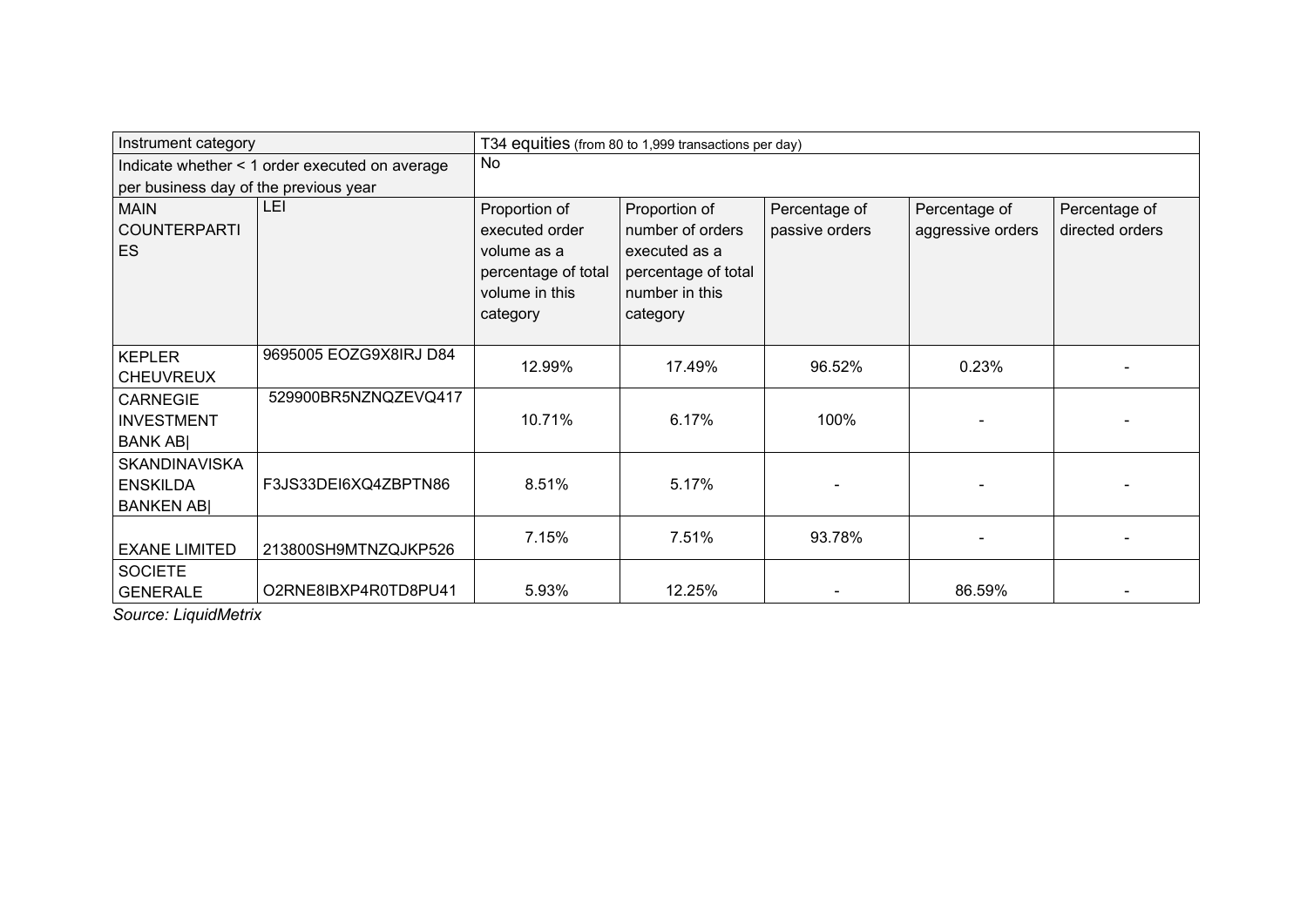| Instrument category  |                                               | T56 equities (more than 2,000 transactions per day) |                     |                |                   |                 |  |
|----------------------|-----------------------------------------------|-----------------------------------------------------|---------------------|----------------|-------------------|-----------------|--|
|                      | Indicate whether < 1 order executed on        | No.                                                 |                     |                |                   |                 |  |
|                      | average per business day of the previous year |                                                     |                     |                |                   |                 |  |
| <b>MAIN</b>          | LEI                                           | Proportion of                                       | Proportion of       | Percentage of  | Percentage of     | Percentage of   |  |
| <b>COUNTERPART</b>   |                                               | executed order                                      | number of orders    | passive orders | aggressive orders | directed orders |  |
| <b>IES</b>           |                                               | volume as a                                         | executed as a       |                |                   |                 |  |
|                      |                                               | percentage of total                                 | percentage of total |                |                   |                 |  |
|                      |                                               | volume in this                                      | number in this      |                |                   |                 |  |
|                      |                                               | category                                            | category            |                |                   |                 |  |
| <b>KEPLER</b>        |                                               |                                                     |                     |                |                   |                 |  |
| <b>CHEUVREUX</b>     | 9695005 EOZG9X8IRJ D84                        | 11.43%                                              | 13.09%              | 99.19%         | 0.16%             |                 |  |
| <b>STIFEL EUROPE</b> |                                               |                                                     |                     |                |                   |                 |  |
| <b>BANK AG</b>       | 529900MC68RTGHKI4F05                          | 8.18%                                               | 7.37%               |                |                   |                 |  |
| (MAINF)              |                                               |                                                     |                     |                |                   |                 |  |
| <b>BARCLAYS</b>      |                                               | 8.07%                                               | 2.29%               |                |                   |                 |  |
| <b>CAPITAL</b>       | K9WDOH4D2PYBSLSOB484                          |                                                     |                     |                |                   |                 |  |
| <b>SECURITIES</b>    |                                               |                                                     |                     |                |                   |                 |  |
| <b>LIMITED</b>       |                                               |                                                     |                     |                |                   |                 |  |
| <b>SOCIETE</b>       |                                               |                                                     |                     |                |                   |                 |  |
| <b>GENERALE</b>      | O2RNE8IBXP4R0TD8PU41                          | 8.05%                                               | 15.11%              |                | 89.40%            |                 |  |
|                      |                                               |                                                     |                     |                |                   |                 |  |
| <b>EXANE LIMITED</b> | 213800SH9MTNZQJKP526                          | 6.80%                                               | 5.97%               | 97.88%         |                   |                 |  |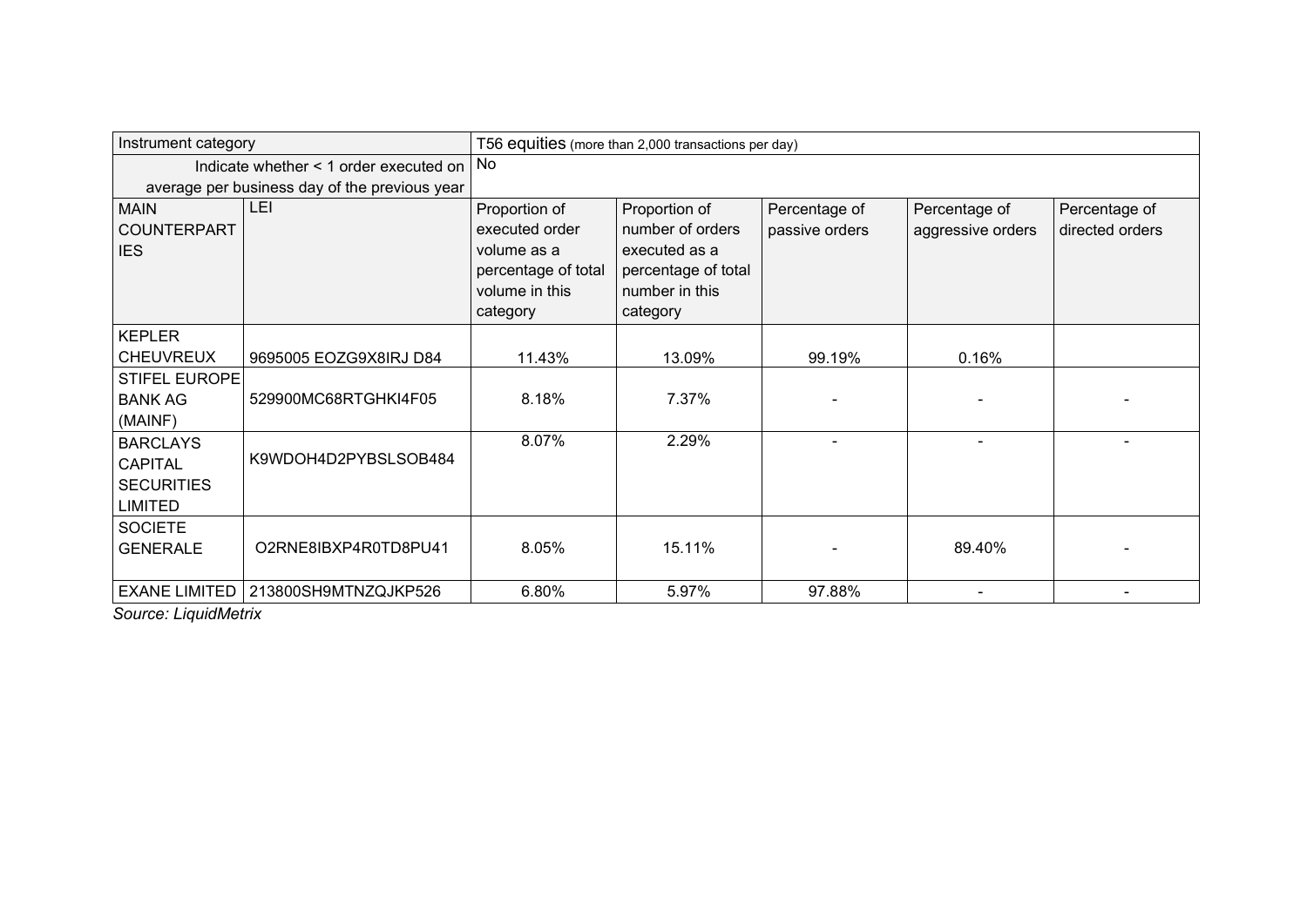# • Exchange-traded products

| Instrument category                   |                                                | Exchange-traded notes (ETNs), exchange-traded funds (ETFs) and exchange-traded commodities<br>(ETCs) |                     |                |                   |                 |  |  |
|---------------------------------------|------------------------------------------------|------------------------------------------------------------------------------------------------------|---------------------|----------------|-------------------|-----------------|--|--|
|                                       | Indicate whether < 1 order executed on average | No                                                                                                   |                     |                |                   |                 |  |  |
| per business day of the previous year |                                                |                                                                                                      |                     |                |                   |                 |  |  |
| <b>MAIN</b>                           | <b>LEI</b>                                     | Proportion of<br>Proportion of<br>Percentage of<br>Percentage of<br>Percentage of                    |                     |                |                   |                 |  |  |
| <b>COUNTERPARTIES</b>                 |                                                | executed order                                                                                       | number of orders    | passive orders | aggressive orders | directed orders |  |  |
|                                       |                                                | volume as a                                                                                          | executed as a       |                |                   |                 |  |  |
|                                       |                                                | percentage of total                                                                                  | percentage of total |                |                   |                 |  |  |
|                                       |                                                | volume in this                                                                                       | number in this      |                |                   |                 |  |  |
|                                       |                                                | category                                                                                             | category            |                |                   |                 |  |  |
| <b>KEPLER</b>                         |                                                |                                                                                                      |                     |                |                   |                 |  |  |
| <b>CHEUVREUX</b>                      | 9695005 EOZG9X8IRJ D84                         | 25.81%                                                                                               | 15.56%              | 100%           |                   |                 |  |  |
| <b>SOCIETE</b>                        |                                                |                                                                                                      |                     |                |                   |                 |  |  |
| <b>GENERALE</b>                       | O2RNE8IBXP4R0TD8PU41                           | 20.90%                                                                                               | 23.46%              |                | 81.05%            |                 |  |  |
| STIFEL EUROPE                         | 529900MC68RTGHKI4F05                           |                                                                                                      |                     |                |                   |                 |  |  |
| <b>BANK AG (MAINF)</b>                |                                                | 18.02%                                                                                               | 13.58%              |                |                   |                 |  |  |
| <b>SANFORDC</b>                       | 549300I7JYZHT7D50D04                           |                                                                                                      |                     |                |                   |                 |  |  |
| <b>BERNSTEIN &amp; CO</b>             |                                                |                                                                                                      |                     |                |                   |                 |  |  |
| LLC (SBERN42)                         |                                                | 17.23%                                                                                               | 0.49%               | 100%           |                   |                 |  |  |
| <b>WILLIAM BLAIR &amp;</b>            | 549300J0P7XYE8BMZ775                           |                                                                                                      |                     |                |                   |                 |  |  |
| COMPANY, L.L.C.                       |                                                | 9.01%                                                                                                | 10.12%              | 12.20%         |                   |                 |  |  |
|                                       |                                                |                                                                                                      |                     |                |                   |                 |  |  |
|                                       |                                                |                                                                                                      |                     |                |                   |                 |  |  |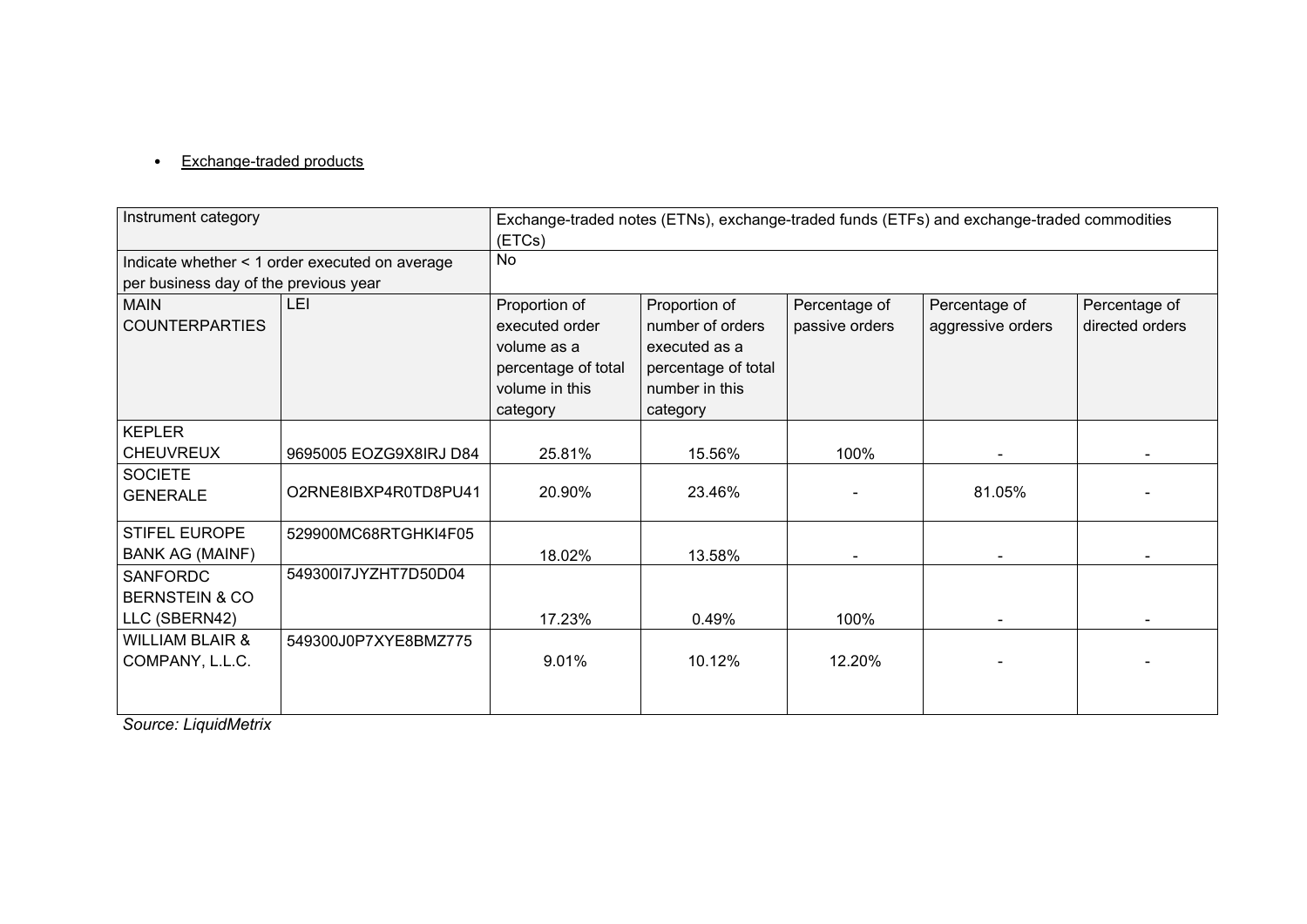# • Securitised derivatives

| Instrument category                   |                                                |                     | Securitised derivatives, warrants and certificate derivatives |                |                   |                 |  |  |
|---------------------------------------|------------------------------------------------|---------------------|---------------------------------------------------------------|----------------|-------------------|-----------------|--|--|
|                                       | Indicate whether < 1 order executed on average | Yes                 |                                                               |                |                   |                 |  |  |
| per business day of the previous year |                                                |                     |                                                               |                |                   |                 |  |  |
| MAIN                                  | LEI                                            | Proportion of       | Proportion of                                                 | Percentage of  | Percentage of     | Percentage of   |  |  |
| <b>COUNTERPARTIE</b>                  |                                                | executed order      | number of orders                                              | passive orders | aggressive orders | directed orders |  |  |
| <sub>S</sub>                          |                                                | volume as a         | executed as a                                                 |                |                   |                 |  |  |
|                                       |                                                | percentage of total | percentage of total                                           |                |                   |                 |  |  |
|                                       |                                                | volume in this      | number in this                                                |                |                   |                 |  |  |
|                                       |                                                | category            | category                                                      |                |                   |                 |  |  |
| <b>SOCIETE</b>                        |                                                |                     |                                                               |                |                   |                 |  |  |
| <b>GENERALE</b>                       | O2RNE8IBXP4R0TD8PU41                           |                     |                                                               |                |                   |                 |  |  |
|                                       |                                                | 61.76%              | 40.98%                                                        |                | 96%               |                 |  |  |
| KEPLER                                |                                                |                     |                                                               |                |                   |                 |  |  |
| <b>CHEUVREUX</b>                      | 9695005 EOZG9X8IRJ D84                         | 36.84%              | 37.71%                                                        | 100%           |                   |                 |  |  |
| <b>GILBERT DUPONT</b>                 | 969500UEQ3U3P21QNJ13                           | 1.28%               | 18.03%                                                        | 9.09%          |                   |                 |  |  |
| <b>EXANE LIMITED</b>                  | 213800SH9MTNZQJKP526                           | 0.11%               | 1.64%                                                         | 100%           |                   |                 |  |  |
| <b>XMLI</b><br>.                      |                                                | 0.01%               | 1.64%                                                         |                | 100%              |                 |  |  |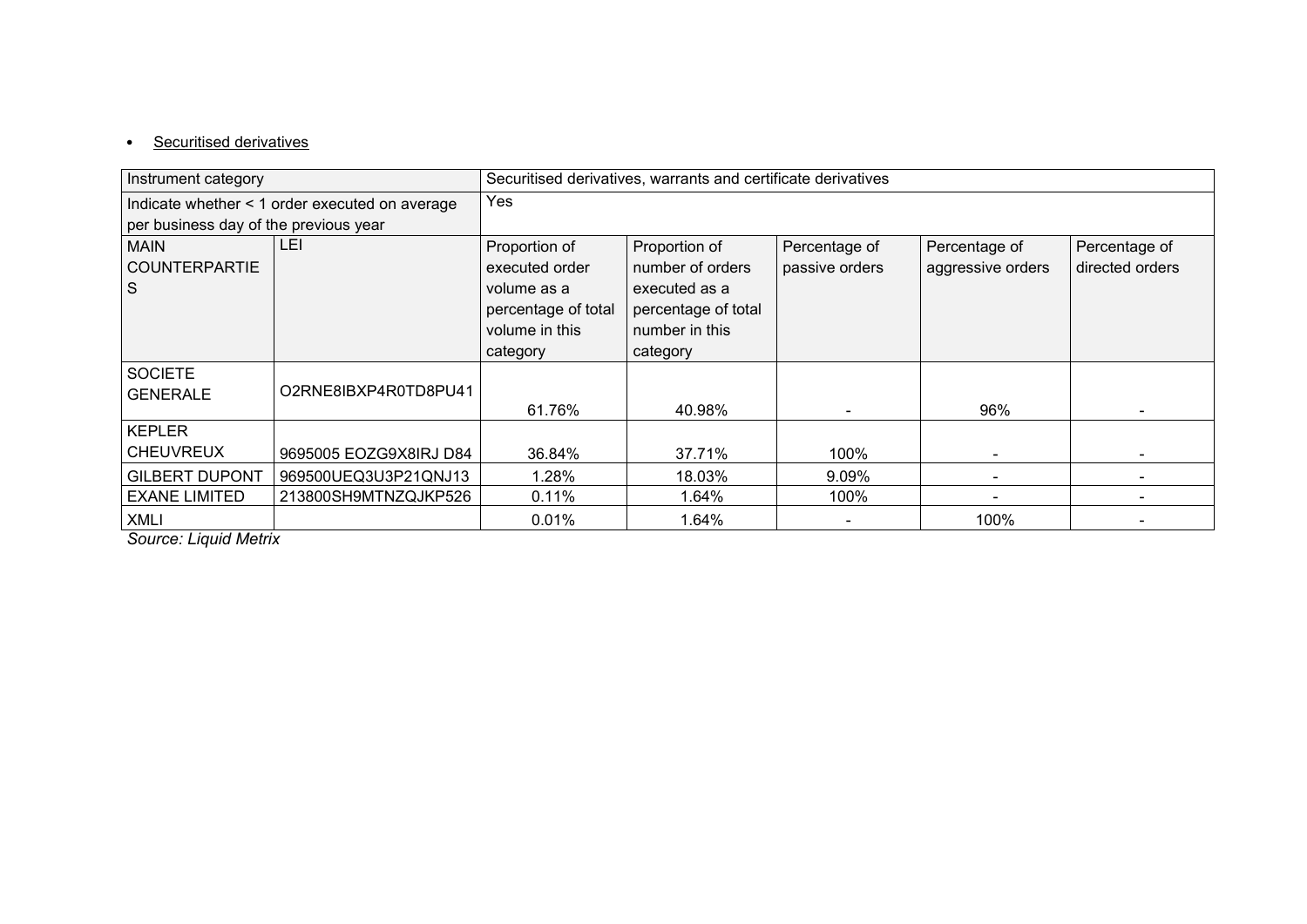## • Debt instruments Bonds

| Instrument category                      |                                                | Debt instruments Bonds                                                                              |                                                                                                         |                                 |                                    |                                  |  |
|------------------------------------------|------------------------------------------------|-----------------------------------------------------------------------------------------------------|---------------------------------------------------------------------------------------------------------|---------------------------------|------------------------------------|----------------------------------|--|
| per business day of the previous year    | Indicate whether < 1 order executed on average | Yes                                                                                                 |                                                                                                         |                                 |                                    |                                  |  |
| <b>MAIN</b><br><b>COUNTERPARTIE</b><br>S | LEI                                            | Proportion of<br>executed order<br>volume as a<br>percentage of total<br>volume in this<br>category | Proportion of<br>number of orders<br>executed as a<br>percentage of<br>total number in<br>this category | Percentage of<br>passive orders | Percentage of<br>aggressive orders | Percentage of<br>directed orders |  |
| <b>KEPLER</b><br><b>CHEUVREUX</b>        | 9695005 EOZG9X8IRJ D84                         | 96.26%                                                                                              | 71.43%                                                                                                  | 60%                             | 40%                                |                                  |  |
| <b>ODDO BHF SCA</b><br>(ULBB PLAT)       | 9695002l9DJHZ3449O66                           | 3.74%                                                                                               | 28.57%                                                                                                  |                                 |                                    |                                  |  |

*Source: LiquidMetrix*

Trading is carried out with intermediaries previously authorised by Lazard. The counterparty is chosen based on the quality of the execution of orders (speed, monitoring, delivery of bonds). The order is then executed with the counterparty offering the most attractive price.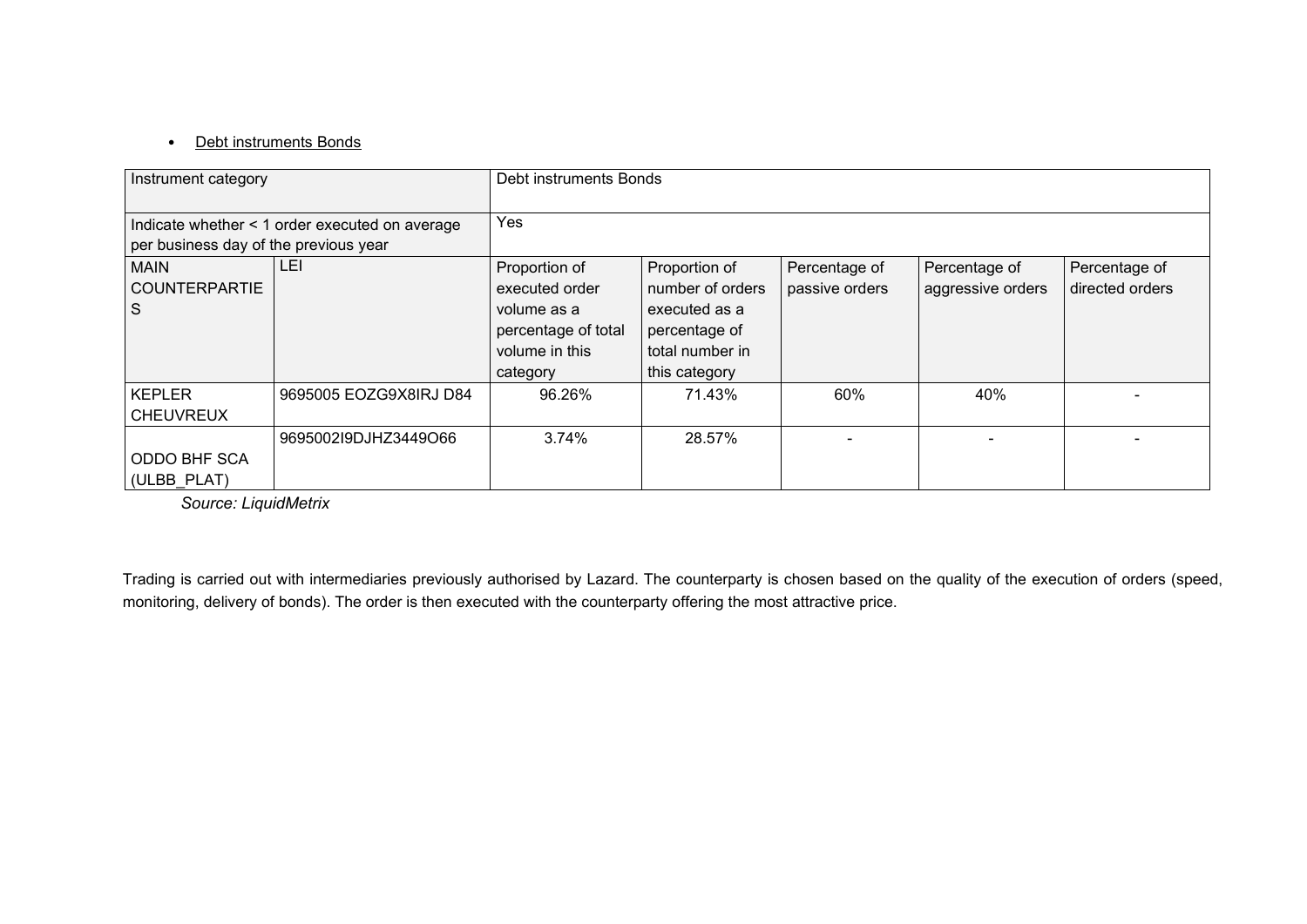# • Other instruments

| Instrument category                                                                     |                      | Other instruments                                                                                                                                                                                                                                                                                                           |        |      |  |  |  |  |
|-----------------------------------------------------------------------------------------|----------------------|-----------------------------------------------------------------------------------------------------------------------------------------------------------------------------------------------------------------------------------------------------------------------------------------------------------------------------|--------|------|--|--|--|--|
| Indicate whether < 1 order executed on average<br>per business day of the previous year |                      | Yes                                                                                                                                                                                                                                                                                                                         |        |      |  |  |  |  |
| <b>MAIN</b><br><b>COUNTERPARTI</b><br>ES                                                | LEI                  | Proportion of<br>Proportion of<br>Percentage of<br>Percentage of<br>Percentage of<br>number of orders<br>passive orders<br>aggressive orders<br>directed orders<br>executed order<br>volume as a<br>executed as a<br>percentage of total<br>percentage of total<br>volume in this<br>number in this<br>category<br>category |        |      |  |  |  |  |
| <b>BARCLAYS</b><br><b>CAPITAL</b><br><b>SECURITIES</b><br><b>LIMITED</b>                | K9WDOH4D2PYBSLSOB484 | 95.62%                                                                                                                                                                                                                                                                                                                      | 11.11% |      |  |  |  |  |
| <b>WILLIAM BLAIR &amp;</b><br>COMPANY, L.L.C.                                           | 549300J0P7XYE8BMZ775 | 3.73%                                                                                                                                                                                                                                                                                                                       | 44.45% | 75%  |  |  |  |  |
| <b>JEFFERIES</b>                                                                        | 5493004I3LZM39BWHQ75 | 0.49%                                                                                                                                                                                                                                                                                                                       | 11.11% |      |  |  |  |  |
| <b>STIFEL EUROPE</b><br><b>BANK AG</b><br>(MAINF)                                       | 529900MC68RTGHKI4F05 | 0.08%                                                                                                                                                                                                                                                                                                                       | 11.11% |      |  |  |  |  |
| <b>KEPLER</b><br><b>CHEUVREUX</b>                                                       | 9695005EQZG9X8IRJD84 | 0.07%                                                                                                                                                                                                                                                                                                                       | 11.11% | 100% |  |  |  |  |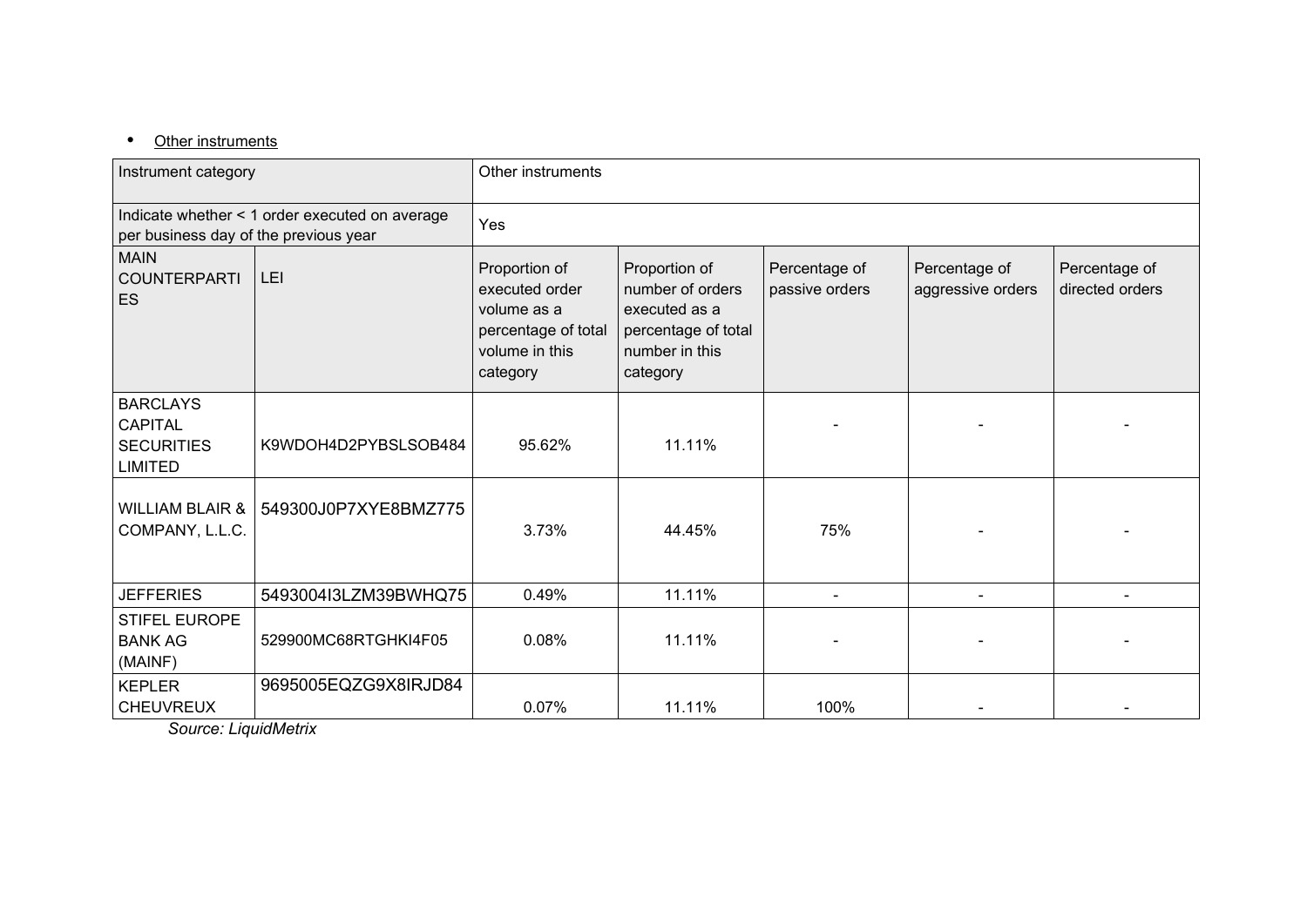#### **2. Order execution activity on behalf of third parties**

The execution venues on which orders are executed include regulated markets, multilateral trading facilities, systematic internalisers, market makers or other liquidity providers. Lazard Frères Gestion and Lazard Frères Banque provide an order execution service on debt instruments, interest rate derivatives, currency derivatives, credit derivatives and equity derivatives.

#### Debt instruments Bonds

| Instrument category                                              |                                                    | Debt instruments Bonds                                                                              |                                                                                                      |                                 |                                       |                                  |  |  |
|------------------------------------------------------------------|----------------------------------------------------|-----------------------------------------------------------------------------------------------------|------------------------------------------------------------------------------------------------------|---------------------------------|---------------------------------------|----------------------------------|--|--|
|                                                                  | Indicate whether < 1 order executed on average per | <b>No</b>                                                                                           |                                                                                                      |                                 |                                       |                                  |  |  |
| business day of the previous year                                |                                                    |                                                                                                     |                                                                                                      |                                 |                                       |                                  |  |  |
| <b>MAIN</b><br><b>COUNTERPARTIES</b>                             | <b>LEI</b>                                         | Proportion of<br>executed order<br>volume as a<br>percentage of total<br>volume in this<br>category | Proportion of number<br>of orders executed<br>as a percentage of<br>total number in this<br>category | Percentage of<br>passive orders | Percentage of<br>aggressive<br>orders | Percentage of<br>directed orders |  |  |
| <b>Bank of America</b>                                           | 549300FH0WJAPEHTIQ77                               | 17.42%                                                                                              | 7.33%                                                                                                |                                 | 100%                                  |                                  |  |  |
| <b>JP MORGAN</b><br><b>SECURITIES PLC</b>                        | K6Q0W1PS1L1O4IQL9C32                               | 15.68%                                                                                              | 13%                                                                                                  |                                 | 100%                                  |                                  |  |  |
| <b>JEFFERIES</b>                                                 | 5493004I3LZM39BWHQ75                               | 15.45%                                                                                              | 14.33%                                                                                               |                                 | 100%                                  |                                  |  |  |
| <b>GOLDMAN SACHS</b>                                             | W22LROWP2IHZNBB6K528                               | 12.30%                                                                                              | 8.78%                                                                                                |                                 | 100%                                  |                                  |  |  |
| <b>BARCLAYS BANK</b><br><b>IRELAND PLC</b><br>0. <del>.</del> 0. | 2G5BKIC2CB69PRJH1W31                               | 8.75%                                                                                               | 12.11%                                                                                               |                                 | 100%                                  |                                  |  |  |

*Source: BTCA*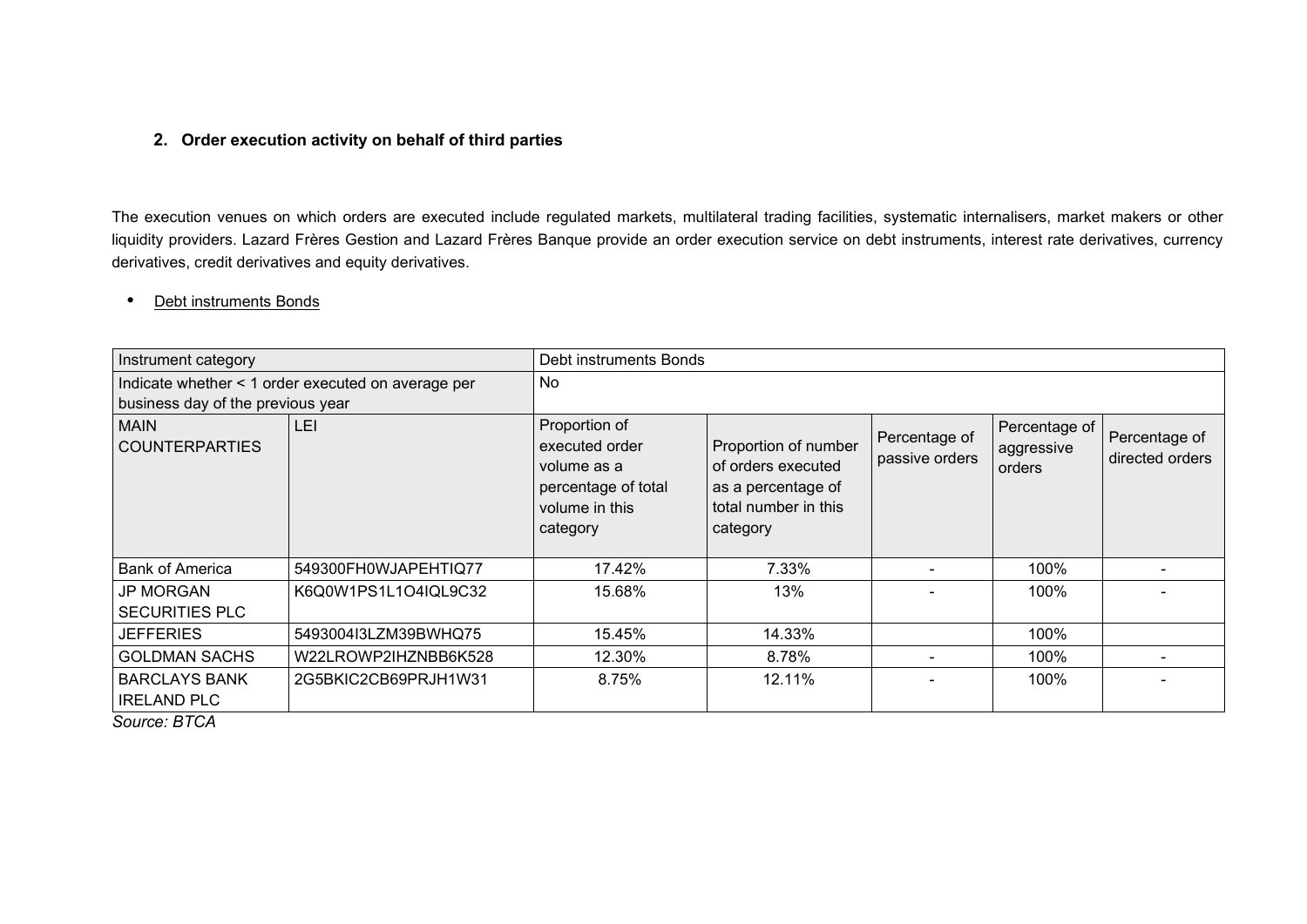With regard to bonds, trading is carried out over-the-counter. The liquidity of the market fluctuates by nature and must be understood in connection with the parameters of the order initiated. The selection criteria used to identify an intermediary are the price, size and probability and speed of execution. The manager systematically consults three counterparties. The intermediary offering the best price for the size requested within a short time frame is selected.

#### Debt instruments Money Market

| Instrument category                                                                     |                      | Debt instruments Money Market                                                                 |                                                                                                      |                                      |                                       |                                     |  |  |
|-----------------------------------------------------------------------------------------|----------------------|-----------------------------------------------------------------------------------------------|------------------------------------------------------------------------------------------------------|--------------------------------------|---------------------------------------|-------------------------------------|--|--|
| Indicate whether < 1 order executed on average per<br>business day of the previous year |                      | No                                                                                            |                                                                                                      |                                      |                                       |                                     |  |  |
| <b>MAIN</b><br><b>COUNTERPARTIE</b><br>S                                                | LEI                  | Proportion of executed<br>order volume as a<br>percentage of total<br>volume in this category | Proportion of number<br>of orders executed as<br>a percentage of total<br>number in this<br>category | Percentage of<br>passive<br>l orders | Percentage of<br>aggressive<br>orders | Percentage of<br>directed<br>orders |  |  |
| <b>BRED Banque</b>                                                                      | NICH5Q04ADUV9SN3Q390 | 38.35%                                                                                        | 38.42%                                                                                               |                                      | 100%                                  |                                     |  |  |
| Populaire                                                                               |                      |                                                                                               |                                                                                                      |                                      |                                       |                                     |  |  |
| <b>HPC</b>                                                                              | 969500UN3VAQBT5IME82 | 8.59%                                                                                         | 6.40%                                                                                                |                                      | 100%                                  |                                     |  |  |
|                                                                                         | 1VUV7VQFKUOQSJ21A208 | 6.62%                                                                                         | 5.42%                                                                                                |                                      | 100%                                  |                                     |  |  |
| <b>CACIB</b>                                                                            |                      |                                                                                               |                                                                                                      |                                      |                                       |                                     |  |  |
| <b>BGC</b>                                                                              | 5RJTDGZG4559ESIYLD31 | 5.80%                                                                                         | 4.93%                                                                                                |                                      | 100%                                  |                                     |  |  |
| <b>TULLET PERSON</b>                                                                    | 549300BMVW85YF9FGN67 | 4.98%                                                                                         | 3.45%                                                                                                |                                      | 100%                                  |                                     |  |  |

### *Source: BTCA*

In the case of money market debt instruments, trading is carried out over-the-counter. The liquidity of the market fluctuates by nature and must be understood in connection with the parameters of the order initiated. As with bonds, the selection criteria used to identify an intermediary are price, size and probability and speed of execution. The intermediary offering the best price for the size requested within a short time frame is selected.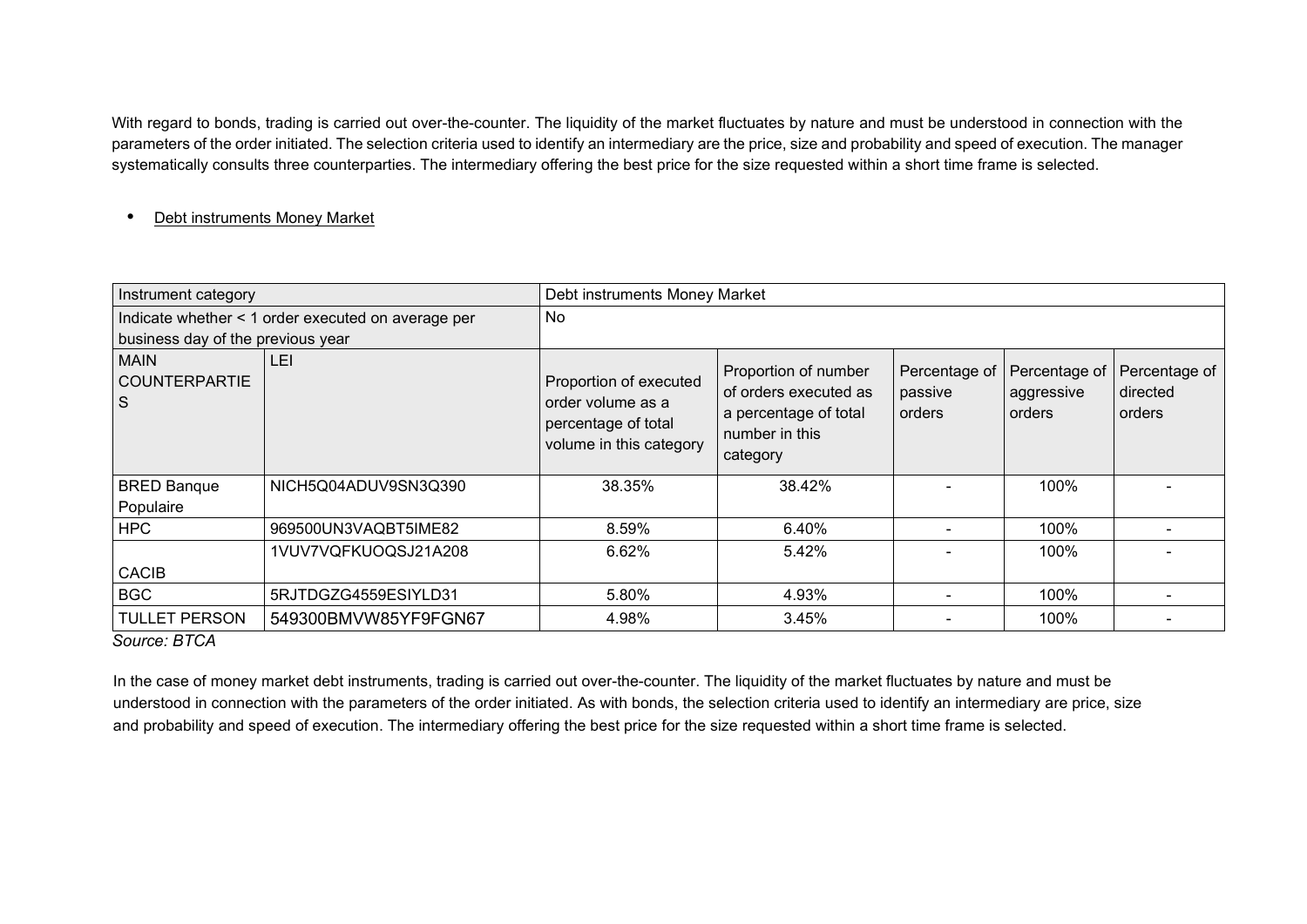#### • Interest Rate Derivatives (Futures)

| Instrument category               |                                                    | Interest Rate Derivatives (Futures) |               |                |                   |                 |  |
|-----------------------------------|----------------------------------------------------|-------------------------------------|---------------|----------------|-------------------|-----------------|--|
|                                   | Indicate whether < 1 order executed on average per | No                                  |               |                |                   |                 |  |
| business day of the previous year |                                                    |                                     |               |                |                   |                 |  |
| <b>MAIN</b>                       | LEI                                                | Proportion of                       | Proportion of | Percentage of  | Percentage of     | Percentage of   |  |
| <b>COUNTERPARTIE</b>              |                                                    | executed order                      | number of     | passive orders | aggressive orders | directed orders |  |
| S                                 |                                                    | volume as a                         | orders        |                |                   |                 |  |
|                                   |                                                    | percentage of                       | executed as   |                |                   |                 |  |
|                                   |                                                    | total volume in                     | a             |                |                   |                 |  |
|                                   |                                                    | this category                       | percentage    |                |                   |                 |  |
|                                   |                                                    |                                     | of total      |                |                   |                 |  |
|                                   |                                                    |                                     | number in     |                |                   |                 |  |
|                                   |                                                    |                                     | this category |                |                   |                 |  |
| <b>CACEIS</b>                     | 96950023SCR9X9F3L662                               |                                     |               |                |                   |                 |  |
|                                   |                                                    | 99.96%                              | 99.09%        |                |                   |                 |  |
|                                   |                                                    |                                     |               |                |                   |                 |  |
| <b>UBS EUROPE SE</b>              | 5299007QVIQ7IO64NX37                               |                                     |               |                |                   |                 |  |
|                                   |                                                    | 0.04%                               | 0.91%         |                |                   |                 |  |
|                                   |                                                    |                                     |               |                |                   |                 |  |

#### *Internal source*

Due to the market characteristics (liquidity, depth) and in view of the very low impact of orders generated by Lazard Frères Gestion on the market, the selection of intermediaries is mainly based on operational criteria linked to the organisational structure chosen between the manager, the intermediary and the depositary/valuation agent. The relevance of this assumption is reviewed at least once a year.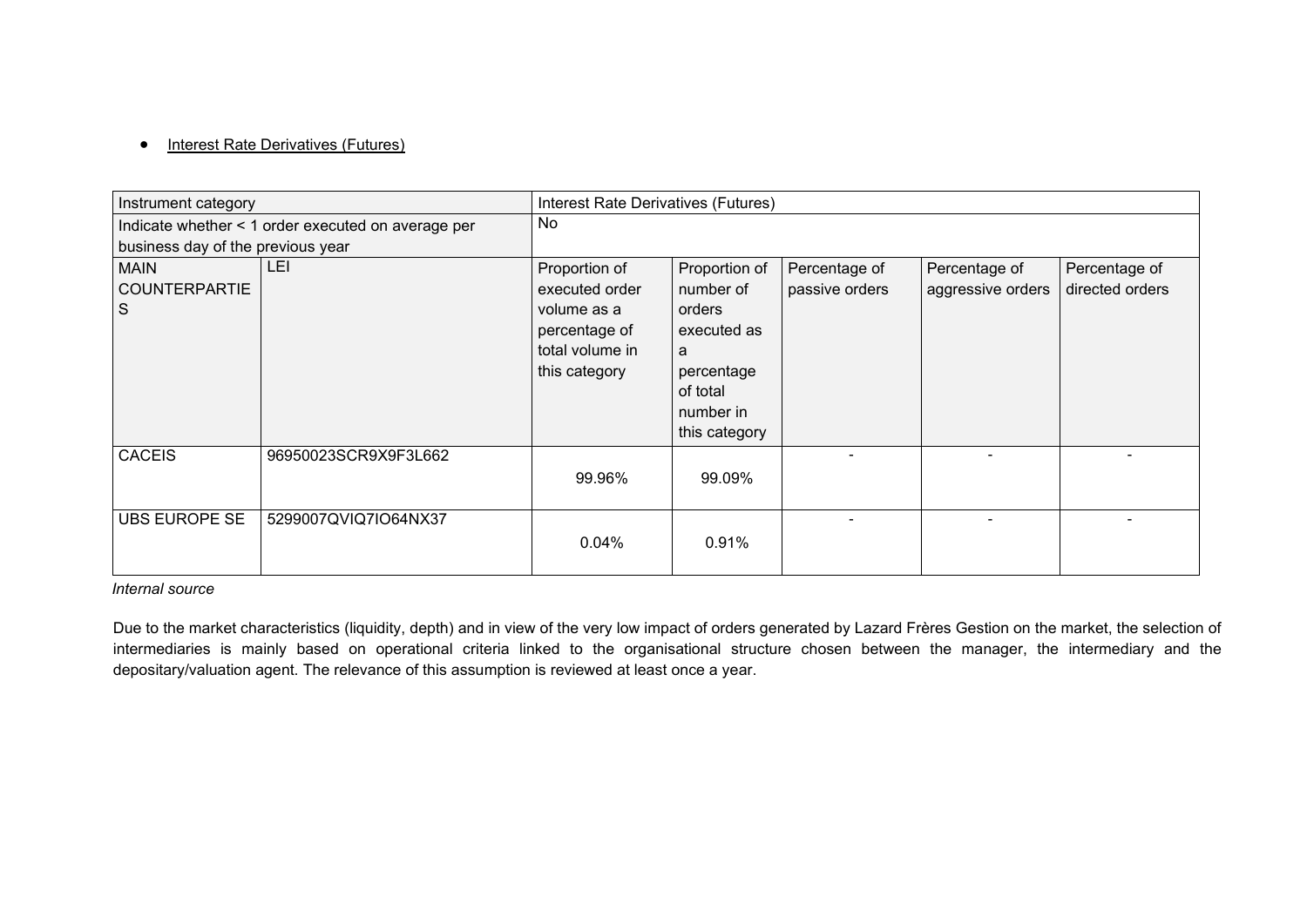#### • Currency derivatives

| Instrument category                 |                                                    | Currency derivatives (Futures)                                   |                                                                                 |                                 |                                    |                                  |  |
|-------------------------------------|----------------------------------------------------|------------------------------------------------------------------|---------------------------------------------------------------------------------|---------------------------------|------------------------------------|----------------------------------|--|
|                                     | Indicate whether < 1 order executed on average per | No                                                               |                                                                                 |                                 |                                    |                                  |  |
| business day of the previous year   |                                                    |                                                                  |                                                                                 |                                 |                                    |                                  |  |
| <b>MAIN</b><br><b>COUNTERPARTIE</b> | LEI                                                | Proportion of<br>executed order                                  | Proportion of<br>number of                                                      | Percentage of<br>passive orders | Percentage of<br>aggressive orders | Percentage of<br>directed orders |  |
| S                                   |                                                    | volume as a<br>percentage of<br>total volume in<br>this category | orders<br>executed as a<br>percentage of<br>total number<br>in this<br>category |                                 |                                    |                                  |  |
| <b>CACEIS</b>                       | 96950023SCR9X9F3L662                               | 99.32%                                                           | 80.74%                                                                          |                                 |                                    |                                  |  |
| JP MORGAN AG                        | 549300ZK53CNGEEI6A29                               | 0.52%                                                            | 0.43%                                                                           |                                 |                                    |                                  |  |
| <b>UBS EUROPE SE</b>                | 5299007QVIQ7IO64NX37                               | 0.16%                                                            | 18.83%                                                                          |                                 |                                    |                                  |  |

*Internal source*

Due to the market characteristics (liquidity, depth) and in view of the very low impact of orders generated by Lazard Frères Gestion on the market, the selection of intermediaries is mainly based on operational criteria linked to the organisational structure chosen between the manager, the intermediary and the depositary/valuation agent. The relevance of this assumption is reviewed at least once a year.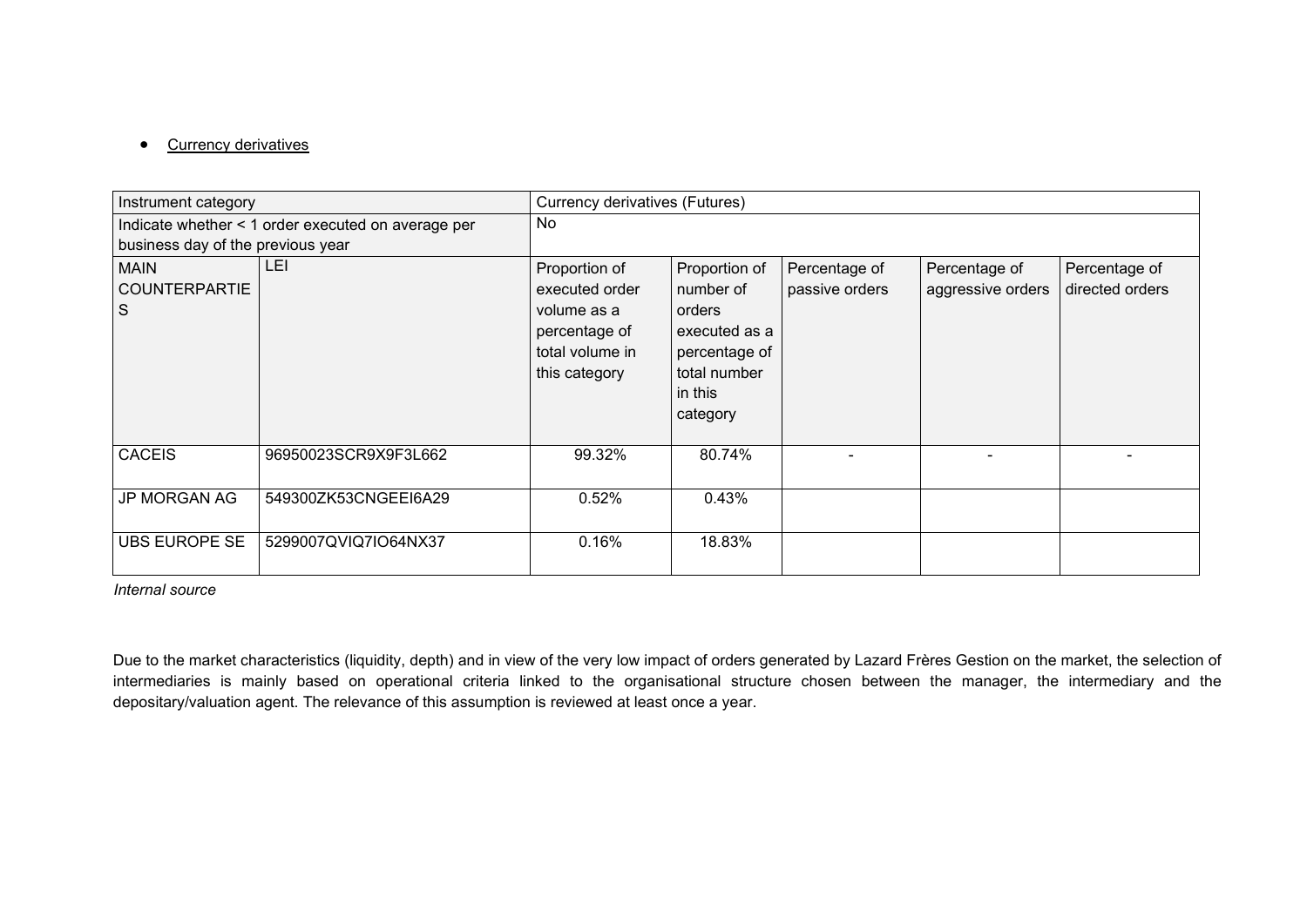## • Credit derivatives

| Instrument category                      |                                                    | Credit derivatives                                                                                  |                                                                                                               |                                 |                                    |                                  |  |  |
|------------------------------------------|----------------------------------------------------|-----------------------------------------------------------------------------------------------------|---------------------------------------------------------------------------------------------------------------|---------------------------------|------------------------------------|----------------------------------|--|--|
|                                          | Indicate whether < 1 order executed on average per | Yes                                                                                                 |                                                                                                               |                                 |                                    |                                  |  |  |
| business day of the previous year        |                                                    |                                                                                                     |                                                                                                               |                                 |                                    |                                  |  |  |
| <b>MAIN</b><br><b>COUNTERPARTIE</b><br>S | LEI                                                | Proportion of<br>executed order<br>volume as a<br>percentage of<br>total volume in<br>this category | Proportion of<br>number of<br>orders<br>executed as a<br>percentage of<br>total number<br>in this<br>category | Percentage of<br>passive orders | Percentage of<br>aggressive orders | Percentage of<br>directed orders |  |  |
| <b>BNP PARIBAS</b>                       | R0MUWSFPU8MPR08K5P83                               | 50.73%                                                                                              | 54.34%                                                                                                        |                                 |                                    |                                  |  |  |
| <b>JP MORGAN AG</b>                      | 549300ZK53CNGEEI6A29                               | 41.40%                                                                                              | 42.01%                                                                                                        |                                 |                                    |                                  |  |  |
| <b>SOCIETE</b><br><b>GENERALE CIB</b>    | O2RNE8IBXP4R0TD8PU41                               | 6.24%                                                                                               | 3.20%                                                                                                         |                                 |                                    |                                  |  |  |
| <b>GOLDMAN SACHS</b>                     | W22LROWP2IHZNBB6K528                               | 1.63%                                                                                               | 0.46%                                                                                                         |                                 |                                    |                                  |  |  |

*Internal source*